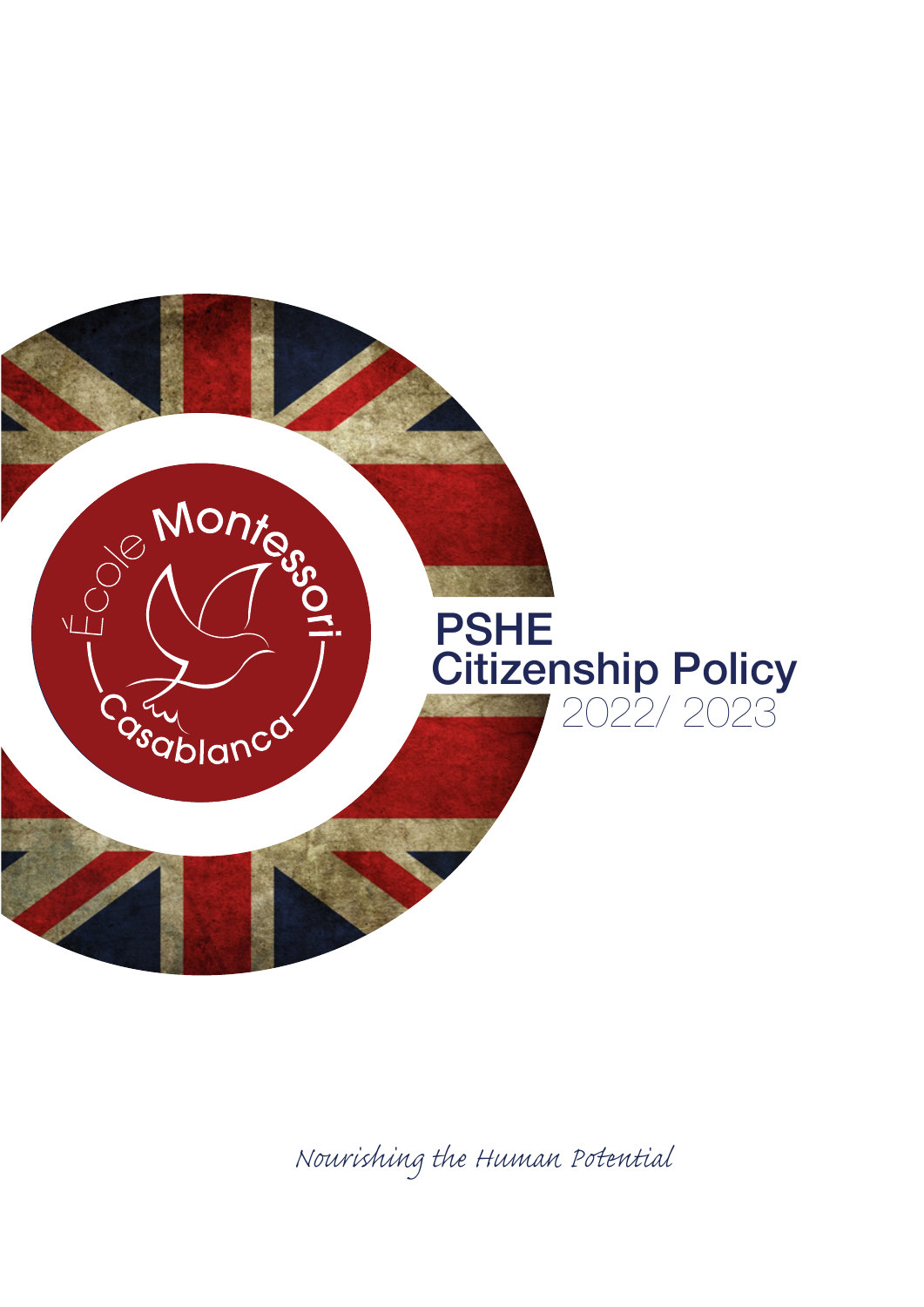PSHE **Citizenship Policy**<br>2022/2023

# Personal, Social and Health Education (PSHE) and Citizenship Policy

### Aims and Objectives

Personal, social and health education (PSHE) and citizenship enables children to become healthy, independent and responsible members of society. We encourage our pupils to play a positive role in contributing to the life of the school and the wider community. In so doing, we help develop their sense of self-worth. We teach them how society is organized and governed. We ensure that they experience the process of democracy in school through the school meetings. We teach them about rights and responsibilities. They learn to appreciate what it means to be a positive member of a diverse multicultural society.

The aims of personal, social and health education and citizenship are to enable the children to:

- 1. Know and understand what constitutes a healthy lifestyle;
- 2. Be aware of safety issues:
- **3.** Understand what makes for good relationships with others;
- 4. Have respect for self and others;
- 5. Be independent and responsible members of the school community;
- 6. Be positive and active members of a democratic society;
- 7. Develop self-confidence and self-esteem, and make informed choices regarding personal and social issues;
- 8. Develop good relationships with other members of the school and the wider community.
- 9. Become aware of their own and other's behaviour and understand that certain behaviour is unacceptable.

## Teaching and Learning Styles

We use a range of teaching and learning styles. As a Montessori school, we place emphasis on active learning by including the children in discussions, investigations, and problem-solving activities. We encourage the children to take part in a range of practical activities that promote active citizenship, e.g. caring for their environment, the planning of school special events and involvement in an activity to help other individuals or groups less fortunate than themselves.

We organise classes in such a way that pupils are able to participate in discussion to resolve conflicts or set agreed classroom rules or behaviour.

## PSHE and Citizenship Curriculum Planning

#### Infant Toddler/Children's House (1-6 years)

We relate to PSHE and citizenship aspects of the children's work in the objectives set out in the Foundation Stage. Our teaching in PSHE and citizenship matches the aim of developing a child's personal, emotional and social development. That is in fact the foundation upon which our curriculum is based. We help children understand their impact on themselves, others, and their environment. They learn to care for themselves, care for others, and for their environment, through Practical Life activities and Grace and Courtesy Lessons. They are encouraged to be contributing members of their community, to help others when in need, and act as leaders and models for their peers.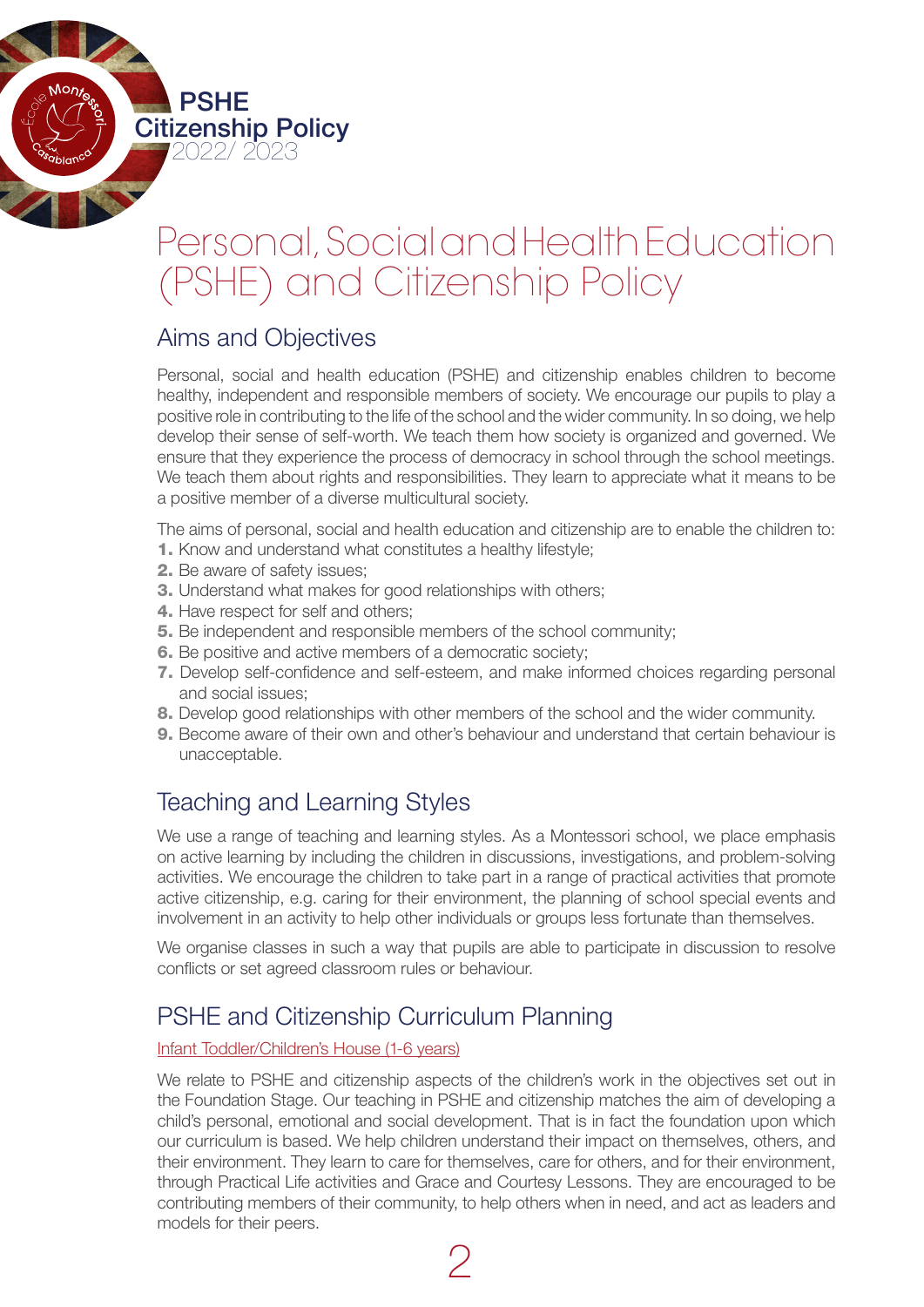

#### Elementary/Secondary

We teach PSHE and citizenship in a variety of ways. All children contribute to the care for their environment and their community. They participate in cooking and beautifying their environment. They are assigned specific tasks they are in charge of, including cleaning, managing an area of the environment, and supporting peers in their learning, both within their environment and within younger environments. They participate in Community Meetings, where rules and processes are debated, as well as Socratic Circles, where they learn to debate and accept other people's opinions, perspectives, and beliefs.

Many soft skills, such as positive communication and conflict resolution, are fully integrated within the curriculum. Students receive lessons in these and are provided opportunities to practice in real-life situations – whether they find themselves within a specific situation, or acting as mediators to help resolve a conflict between their peers.

We may call for specialists when we find the need.

PSHE and Citizenship is linked closely to other cross-curricular subjects offered in our environments, including:

- Drugs education
- Dealing with Bullying
- School Behaviour and Discipline
- Health and Safety
- Equal Opportunities
- Spiritual, Moral, Social and Cultural development

The way the Curriculum is managed, its organisation and the varying teaching styles used are central to the School's philosophy and ethos, its aims, attitudes and values.

#### **Citizenship**

Citizenship comprises three interrelated strands.

- 1. Social and moral responsibility –pupils learn self-confidence, and social and moral responsible behaviour towards authority and each other.
- 2. Community involvement pupils learn to become involved in the life and concerns of their immediate and wider community.
- 3. Political literacy pupils learn about the issues, problems and practices of democracy.

Through a variety of learning experiences, the school helps each student:

• know him/herself better and think well of, and respect, him/herself and others

3

- develop confidence/independence and think and act for him/herself
- acquire personal qualities, values and social skills
- take his/her place in a wide range of roles in preparation for adult life, to deal with risk and meet the challenges of life and to play an active role as a member of society
- value and respect belongings/living things/environment
- be able to share/co-operate
- value their achievements, develop intrinsic motivation
- identify moral values and strive to live up to them.

Teaching PSHE and citizenship to children with special needs